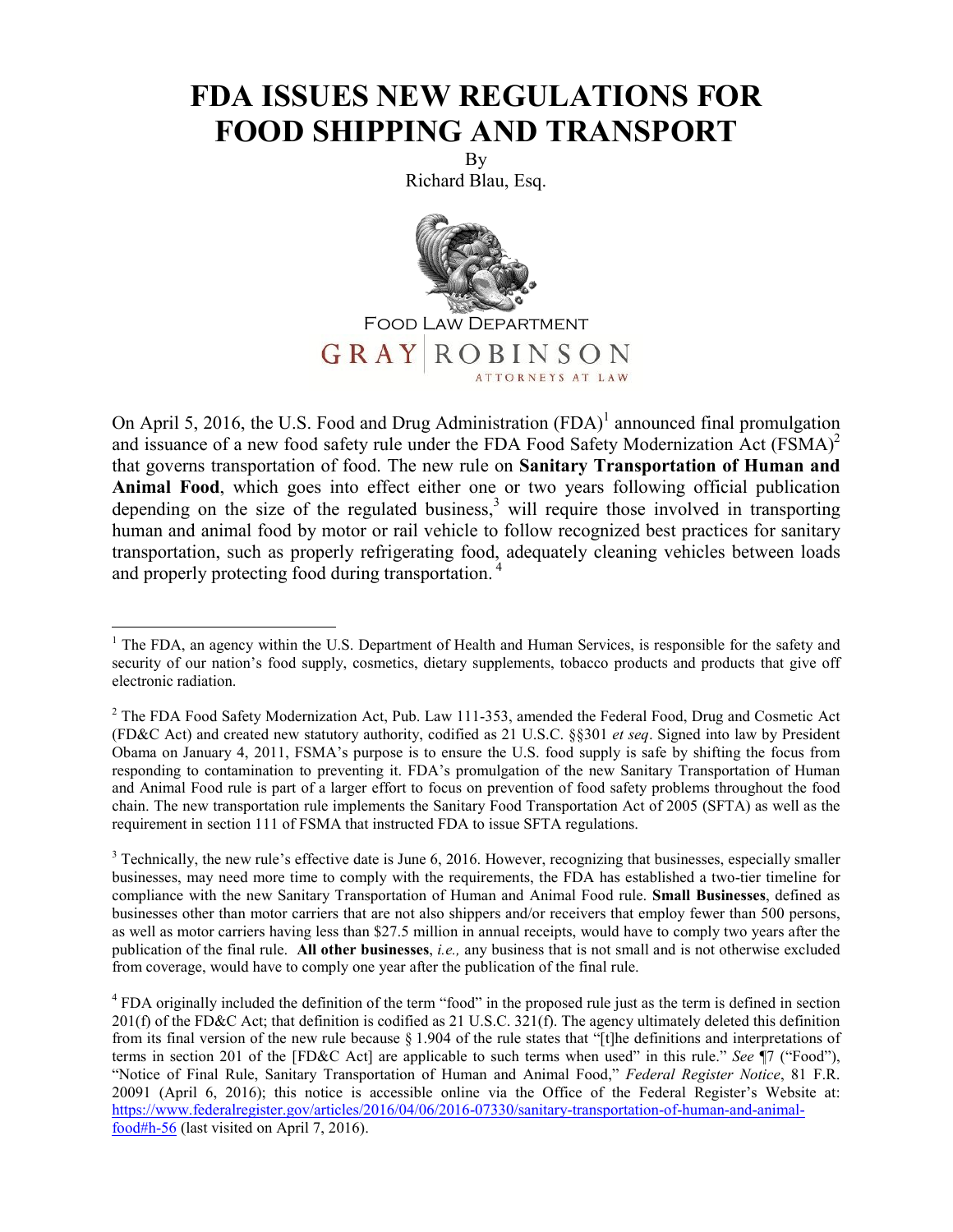The new regulation generally applies to food transported within the United States by motor or rail vehicle, whether or not the food is offered for or enters interstate commerce. Shippers, loaders, carriers and receivers engaged in transportation operations of food imported by motor or rail vehicle and consumed or distributed in the United States also are subject to the final rule, unless exempted.

## *Core Requirements of the New Food Transport Rule*

The 283-page Sanitary Transportation of Human and Animal Food rule has fashioned a broad array of regulatory requirements based on food industry members' best practices. The new requirements range from formalizing quality assurance operations and complying with detailed guidelines for refrigerating and transporting food, to record-keeping and reporting obligations intended to assure both compliance and traceability. FDA has enumerated four key requirements of the new rule:

- 1. **Vehicles and transportation equipment:** The design and maintenance of vehicles and transportation equipment to ensure that it does not cause the food that it transports to become unsafe. For example, they must be suitable and adequately cleanable for their intended use and capable of maintaining temperatures necessary for the safe transport of food.
- 2. **Transportation operations:** The measures taken during transportation to ensure food safety, such as adequate temperature controls, preventing contamination of ready to eat food from touching raw food, protection of food from contamination by non-food items in the same load or previous load, and protection of food from cross-contact, *i.e*., the unintentional incorporation of a food allergen.
- 3. **Training:** Training of carrier personnel in sanitary transportation practices and documentation of the training. This training is required when the carrier and shipper agree that the carrier is responsible for sanitary conditions during transport.
- 4. **Records:** Maintenance of records of written procedures, agreements and training (required of carriers). The required retention time for these records depends upon the type of record and when the covered activity occurred, but does not exceed 12 months.<sup>5</sup>

The FDA's new rule is part of a larger effort to focus on prevention of food safety problems throughout the food chain, and implements the Sanitary Food Transportation Act of 2005 (SFTA) as well as the requirement in section 111 of FSMA that instructed FDA to issue SFTA regulations.

<sup>&</sup>lt;sup>5</sup> FDA Fact Sheet, "*FSMA Final Rule on Sanitary Transportation of Human and Animal Food*;" this guidance is accessible online via the FDA's Website at: http://www.fda.gov/Food/GuidanceRegulation/FSMA/ucm383763.htm (last visited on April 7, 2016).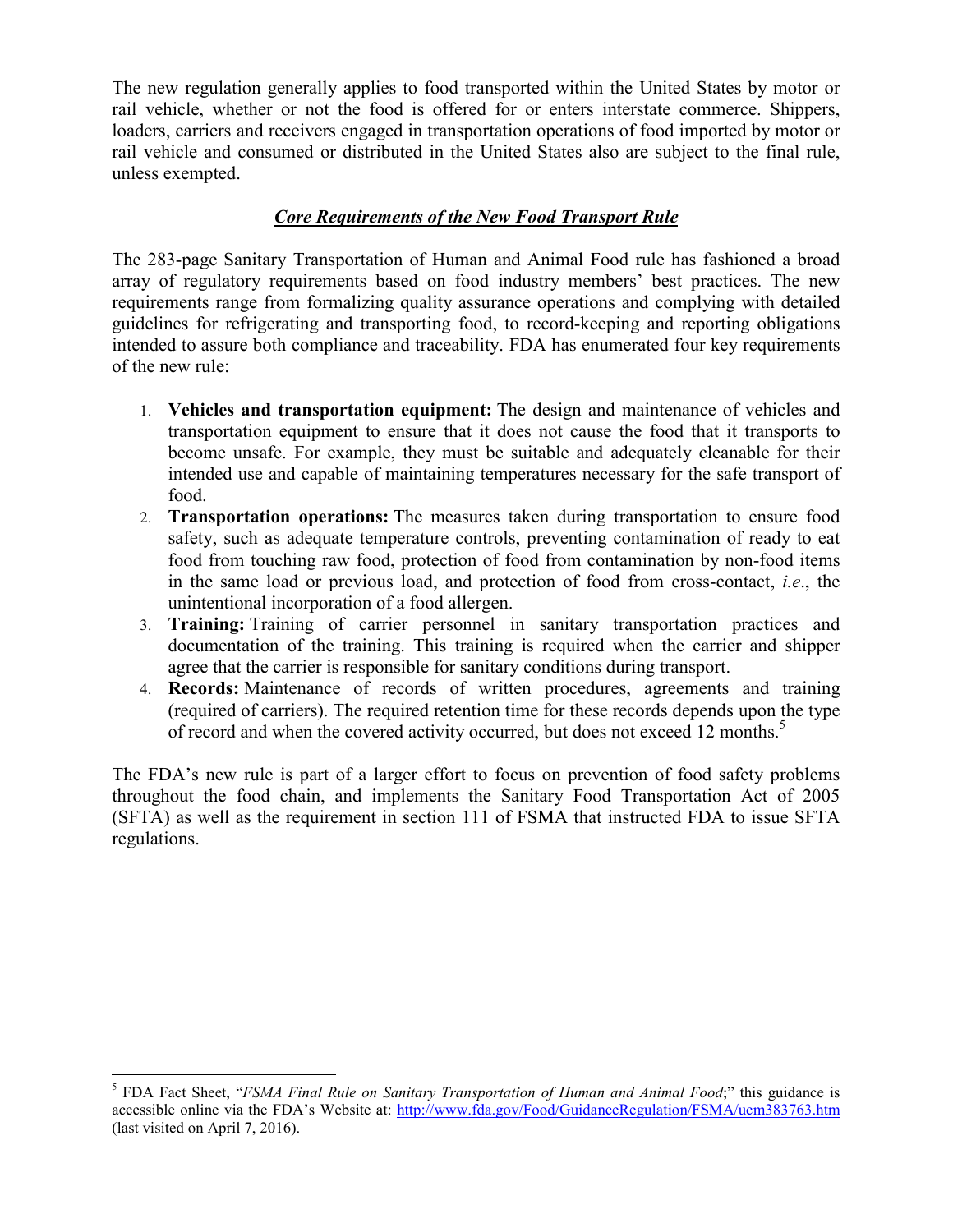## *Who Is, and Is Not, Covered By the New Rule*

The Sanitary Transportation of Human and Animal Food rule applies broadly<sup>6</sup> to shippers, receivers, loaders and carriers who transport food in the United States by motor or rail vehicle, whether or not the food is offered for or enters interstate commerce. It also applies to shippers in other countries who transport food to the United States directly by motor or rail vehicle (from Canada or Mexico), or by ship or air, and arrange for the transfer of the intact container onto a motor or rail vehicle for transportation within the United States, if that food will be consumed or distributed in the United States.<sup>7</sup> Also, companies involved in the transportation of food intended for export are covered by the rule until the shipment reaches a port or U.S. border. The rule does not apply to exporters who ship food through the United States (for example, from Canada to Mexico) by motor or rail vehicle if the food does not enter U.S. distribution.

While the new rule has broad application, there are key exemptions. The following businesses and activities are exempt from compliance:

- Shippers, receivers, or carriers engaged in food transportation operations that have less than \$500,000 in average annual revenue;
- Transportation activities performed by a farm;
- Transportation of food that is transshipped through the United States to another country;
- Transportation of food that is imported for future export and that is neither consumed or distributed in the United States;
- Transportation of compressed food gases, *e.g*., carbon dioxide, nitrogen or oxygen authorized for use in food and beverage products, as well as food contact substances;
- Transportation of human food byproducts transported for use as animal food without further processing;
- Transportation of food that is completely enclosed by a container except a food that requires temperature control for safety; and
- Transportation of live food animals, except molluscan shellfish. $8$

http://www.fsis.usda.gov/wps/portal/fsis/topics/regulatory-compliance/labeling/Ingredients-

<sup>&</sup>lt;sup>6</sup> For example, the new rule clarifies that freight brokers who arrange for the transportation of food in the United States by a carrier or multiple carriers are included within the FDA's definition of "shippers" and must comply with the rule's requirements. *See* ¶17 ("Shipper"), "Notice of Final Rule, Sanitary Transportation of Human and Animal Food," *Federal Register Notice*, 81 F.R. 20091 (April 6, 2016); this notice is accessible online via the Office of the Federal Register's Website at: https://www.federalregister.gov/articles/2016/04/06/2016-07330/sanitarytransportation-of-human-and-animal-food#h-56 (last visited on April 7, 2016).

<sup>7</sup> The new rule does not apply to exporters who ship food through the United States, *e.g.,* from Canada to Mexico, by motor or rail vehicle if the food does not enter U.S. distribution.

<sup>8</sup> During the notice and comment period for the new rule, FDA also acknowledged that it lacks jurisdiction for meat, poultry, and egg product activities that occur within meat, poultry, and egg product processing facilities regulated exclusively by U.S. Department of Agriculture (USDA). FDA consulted with USDA and modified § 1.900(b) of the new rule by adding a third category of persons exempt from the requirements. In the final rule, § 1.900(b)(3) excludes shippers, loaders, receivers, or carriers when they are engaged in transportation operations of food while the food is located in food facilities that are regulated exclusively, throughout the entire facility, by the U.S. Department of Agriculture. However, there are dual jurisdiction establishments that prepare, pack, hold, or otherwise handle both foods regulated by USDA and foods regulated by FDA. In the case of dual jurisdiction establishments, FDA would inspect in accordance with its existing Memorandum of Understanding (MOU) with USDA. *See* Memorandum of understanding between The Food Safety and inspection Service of the United States Department of Agriculture and the Food And Drug Administration United States Department of Health and Human Services, MOU #225-00-2000; this MOU is accessible online via the USDA's Website at:

Guidance/!ut/p/a0/04\_Sj9CPykssy0xPLMnMz0vMAfGjzOINAg3MDC2dDbwMDIHQ08842MTDy8\_YwMhYvyD